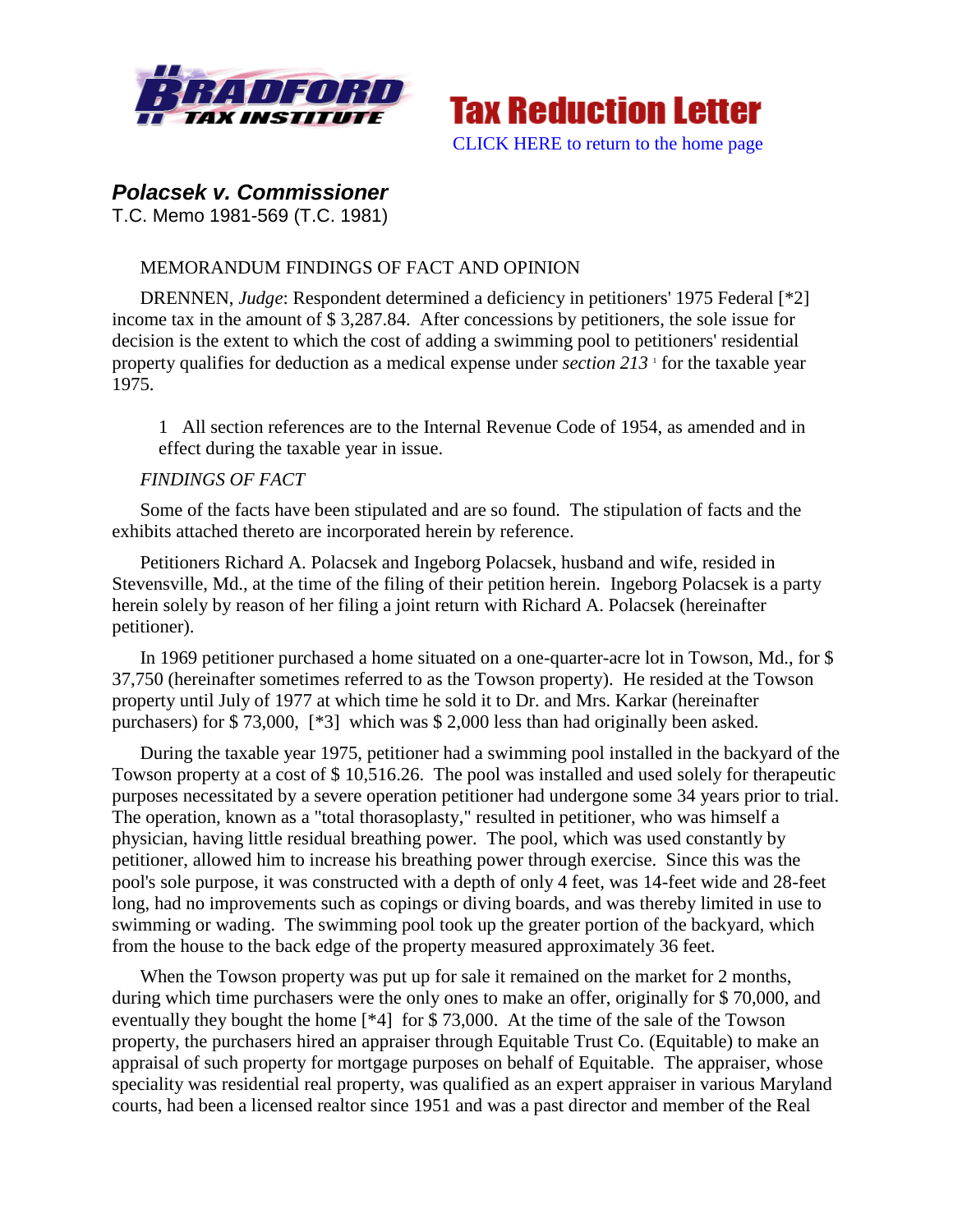Estate Board of Baltimore. He concluded that the Towson property had a fair market value of \$ 73,000 after comparing such property to three other homes which had previously been sold and which were located in the vicinity of petitioners'. To determine this fair market value the appraiser started with the sales price of each of these homes and then adjusted such price for any differences between such home and the Towson property. The differences for which adjustments might be made included, among others, the number of bedrooms or bathrooms, the location, the view, and the time of sale. The method of adjustment was either to add to the sales price of the compared home for the value of attributes of the Towson property not present in the compared home or [ $*5$ ] to subtract from such price for the value of attributes of the compared home not present in the Towson property. In this way, a figure could be derived which would approximate the fair market value of the Towson property. Beginning with each home's respective sales price, the appraiser in fact made adjustments for differences in their age, condition, and date of sale so as to adjust for inflation. In addition, since none of the compared homes had a swimming pool, the appraiser added \$ 4,000 to the sales price of each, as it was his opinion that "the value of the pool added \$ 4,000 to the value of the subject house [the Towson property]."

When the purchasers first discovered the Towson property had a swimming pool, they were hesitant to purchase such property because they had an infant child only 8 months old.However, they did like the pool and it was considered by them to be an "expensive luxury." The pool was used approximately 3 months a year by the purchasers as well as by their son as long as someone was present to supervise him.

On the return filed for the taxable year 1975, petitioner deducted as a medical expense \$ 10,516.26, the entire cost of building the swimming [\*6] pool.

In the statutory notice of deficiency, respondent totally disallowed this deduction. <sup>2</sup>

2 At trial and on brief, respondent conceded that to the extent the swimming pool did not increase the fair market value of the Towson property, it is deductible as a medical expense.

#### *Ultimate Facts*

The swimming pool added \$ 4,000 to the value of the Towson property. Petitioners are entitled to deduct \$ 6,516.26 of the cost of the pool as a medical expense for 1975.

## OPINION

The sole issue is whether the addition of a swimming pool to the Towson property for medical reasons increased the property's fair market value thereby limiting the deduction otherwise allowable under *section 213*. 3

## 3 *SEC. 213*. MEDICAL, DENTAL, ETC., EXPENSES

(a) Allowance of Deduction.--There shall be allowed as a deduction the following amounts, not compensated for by insurance or otherwise--

(1) the amount by which the amount of the expenses paid during the taxable year (reduced by any amount deductible under paragraph (2)) for medical care of the taxpayer, his spouse, and dependents (as defined in section 152) exceeds 3 percent of the adjusted gross income, \* \* \*

(e) Definitions.--For purposes of this section--

(1) The term "medical care" means amounts paid--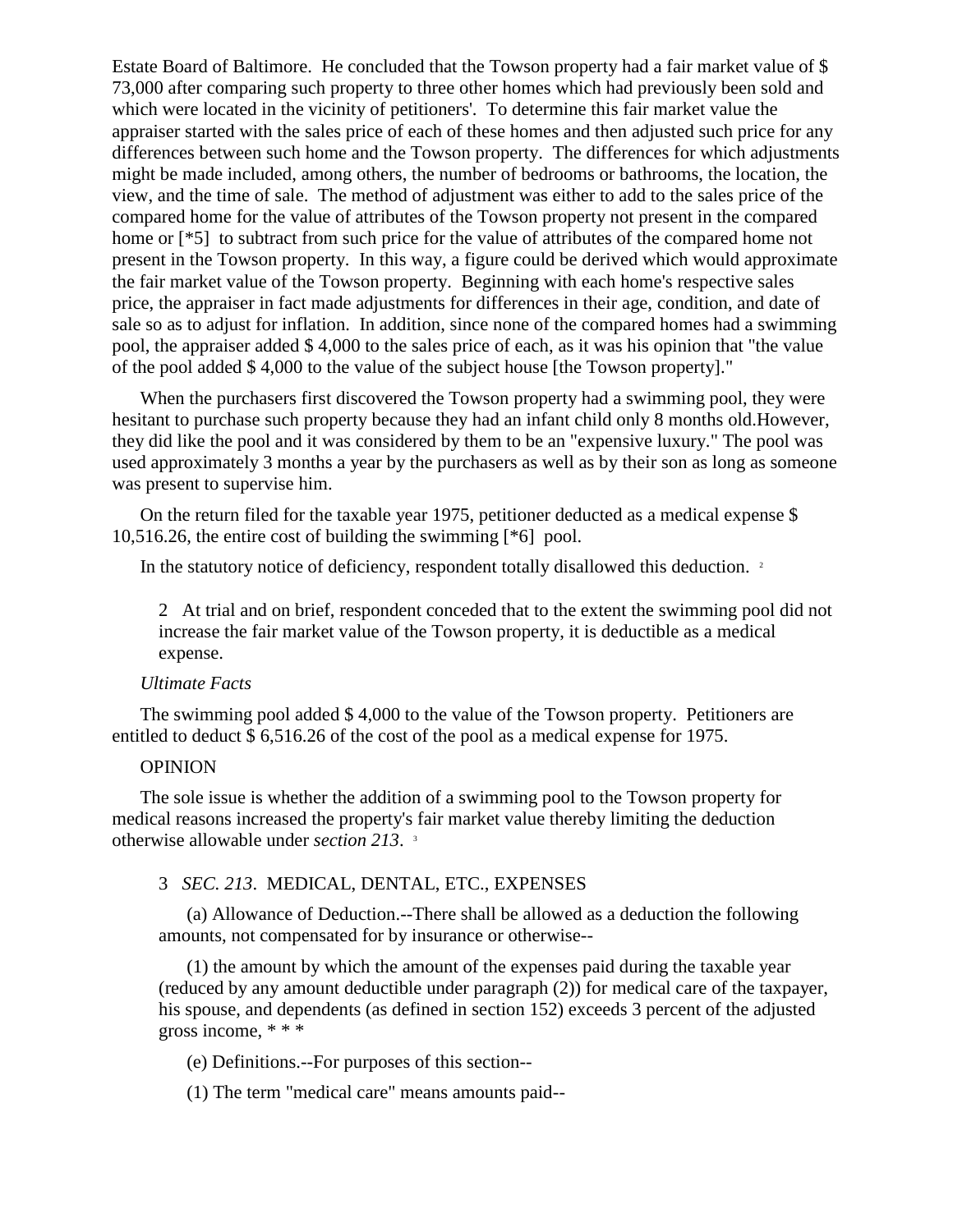(A) for the diagnosis, cure, mitigation, treatment, or prevention of disease, or for the purpose of affecting any structure or function of the body,

[\*7] Petitioner asserts that the addition of the pool to his one-quarter-acre lot did not increase its fair market value and therefore the entire cost of installing the pool may be deducted.

Respondent concedes that the pool was installed solely to provide "medical care" for petitioner, but claims that it added \$ 4,000 to the fair market value of petitioner's property and that to this extent, the cost of the pool does not qualify as a medical expense and is therefore not deductible.

*Section 213* allows a taxpayer to deduct expenses paid during the taxable year for medical care.In addition, while capital expenditures are generally nondeductible under *section 263*--

an expenditure which otherwise qualifies as a medical expense under *section 213* shall not be disqualified merely because it is a capital expenditure. \* \* \* Moreover, a capital expenditure for permanent improvement or betterment of property which would not ordinarily be for the purpose of medical care, may, nevertheless qualify as a medical expense *to the extent the expenditure exceeds the increase in the value of the related property* [\*8] , if the particular expenditure is directly related to medical care.\* \* \* [Emphasis added.] *[Sec. 1.213-1(e)(1)(iii), Income Tax Regs.*]

See *Haines v. Commissioner, 71 T.C. 644 (1979)*; *Ferris v. Commissioner, 582 F.2d 1112 (7th Cir. 1978)*, revg. a Memorandum Opinion of this Court. It is not disputed that the expenditure herein was directly related to medical care. If the value of the property was not increased by the expenditure, the entire cost of the capital improvement is deductible. Therefore, if petitioner is to prevail he must show that the swimming pool did not increase the value of the Towson property. The burden of proof with respect to this issue is on petitioner. <sup>4</sup> *Rule 142(a), Tax Court Rules of Practice and Procedure.*

### 4 Cf. *Hagerty v. Commissioner, T.C. Memo. 1975-66*.

Both at the time of the pool's construction and at the time of the sale of the Towson property, petitioner did not believe the addition of the pool added to the property's value. He felt that because of the depth of the pool and the fact that it took up too much of the outdoor space of the property, making [\*9] it unattractive, the pool was a liability in terms of attracting buyers. Petitioner testified that he thought he could have sold the property sooner for the same price of \$ 73,000 without the pool.

Unfortunately, the petitioner has come forth with no evidence, other than his own testimony, in support of his position that the pool added no value to his home. He was a physician, not an appraiser of real estate. When he testified that the home became unattractive by the addition of a pool only 4 feet deep and which encompassed nearly his entire backyard, he was merely expressing his personal opinion. This opinion was not corroborated by any evidence. On the basis of this fact alone we are inclined to find that petitioner has not met his burden of proof. However, we need not let our decision rest merely upon petitioner's lack of evidence. An expert residential real estate appraiser testified that in his opinion, the pool added \$ 4,000 in value to the Towson property. <sup>5</sup> The appraiser had been hired by the purchasers as part of the mortgage approval process required by Equitable to determine the fair market value of petitioner's property. We found the appraiser to be credible as [\*10] well as quite knowledgeable in his area of expertise, namely appraising residential property.